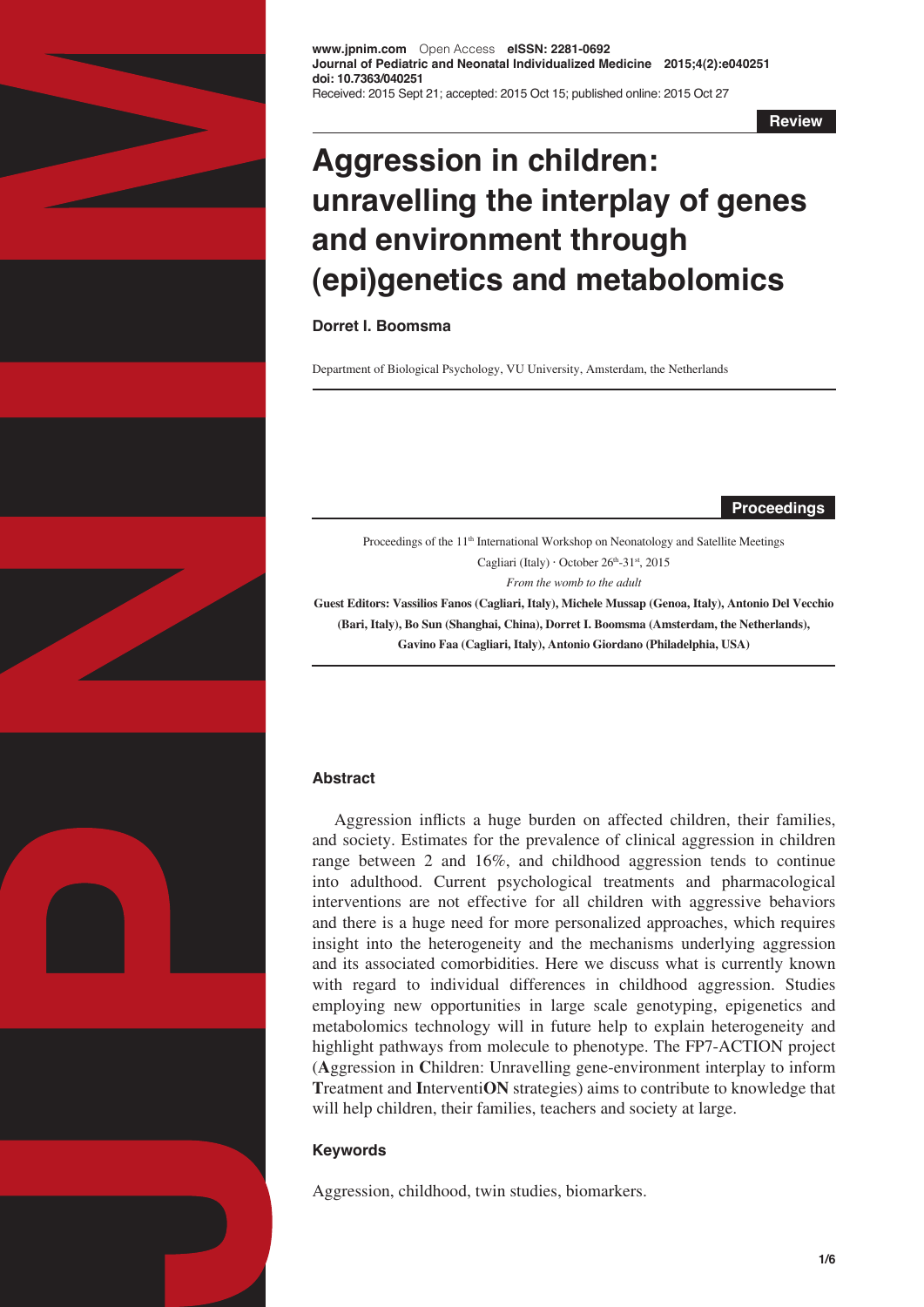## **Corresponding author**

Dorret I. Boomsma, VU University, Department of Biological Psychology, Van der Boechorststraat 1, 1081 BT Amsterdam, the Netherlands; telephone: + 31 20 598 8787; fax: + 31 20 598 88 32; email: di.boomsma@vu.nl.

## **How to cite**

Boomsma DI. Aggression in children: unravelling the interplay of genes and environment through (epi)genetics and metabolomics. J Pediatr Neonat Individual Med. 2015;4(2):e040251. doi: 10.7363/040251.

#### **Introduction**

Differences among children in aggression can in part be explained by environmental risk factors, by demographic characteristics, including age and sex, and by genetic differences. Genetic risk factors may contribute independently from other risk factors, or genetic vulnerability may be modified by other influences. Such modification is often referred to as gene-environment interaction, where the interaction can be thought of as genes controlling sensitivity to environment, or as the environment controlling the expression of the genome [1]. There are different theories regarding gene-environment interaction effects, from different perspectives. The diathesis-stress model predicts that genetic vulnerability (diathesis) in the presence of environmental risk (stress) will increase the probability of behavioral problems such as aggression and also predicts that heritability of aggression will be higher for children in high-risk environments. In contrast, the bioecological model predicts that risk environments conceal genetic differences among children, and that enriched environments will amplify underlying genetic differences [2]. Future challenges are to establish which models apply to childhood aggression across different ages, genders and cultures.

Environmental exposures may be correlated with genetic variants, whereby genes alter the exposure to relevant environmental risk factors. One mechanism that creates a correlation between genetic and environmental factors is referred to as 'cultural transmission'; when parents transmit genes as well as environmental risks then the two will become correlated in their offspring. A correlation between genotype and environment will, unless explicitly modeled, become part of the heritable component when genotype and the

environment shared by children from the same family are correlated.

The mechanisms that explain the variation in childhood aggression are not mutually exclusive; part of the variation may be due to additive actions of genes and environment and another part to their interaction. Here, we first turn to what is currently know about the heritability of childhood aggression, then discuss gene finding studies and some epigenetic findings and end with considering how approaches from metabolomics might help elucidate the biological mechanisms underlying childhood aggression.

Aggression and conduct disorder are among the most prevalent childhood disorders affecting approximately 6-16% of males, and 2-9% of females [3]. They can pose tremendous problems for children, their parents, their teachers, and many others involved (e.g., siblings, peers, family). In children physically aggressive behavior can be observed as early as 12 months, with a peak prevalence around 2-4 years of age and a decrease thereafter. However, a minority of children (3- 7%) maintains a high level of physical aggression from childhood to adolescence and develops social adjustment problems during adulthood [4]. Left untreated, aggression is persistent, and predicts later delinquency, depression, substance abuse, difficulties in peer relations, academic functioning, occupational stability, and employment [5]. Insight into the causes of differences among children, including characterization of genetic and environmental risk and their interplay, is crucial to help children and those surrounding them.

## **Genetic epidemiology of childhood aggression**

A large number of genetically informative studies on aggression, conduct disorder and externalizing problems in children and adolescents shows these traits to be heritable. Heritability varies as a function of the degree and manifestation of aggression. For example, aggressive forms of antisocial behavior are more heritable than nonaggressive forms of antisocial behavior [6, 7]. Genetic influences on stability in aggression also tend to by high. A longitudinal study from the Netherlands in twins aged 3 to 12 years investigated the contribution of genetic and environmental influences on the stability of aggressive behavior [8]. The stability across age intervals ranged from 0.41 to 0.77 and genetic factors accounted for most of the stability. The longitudinal model suggested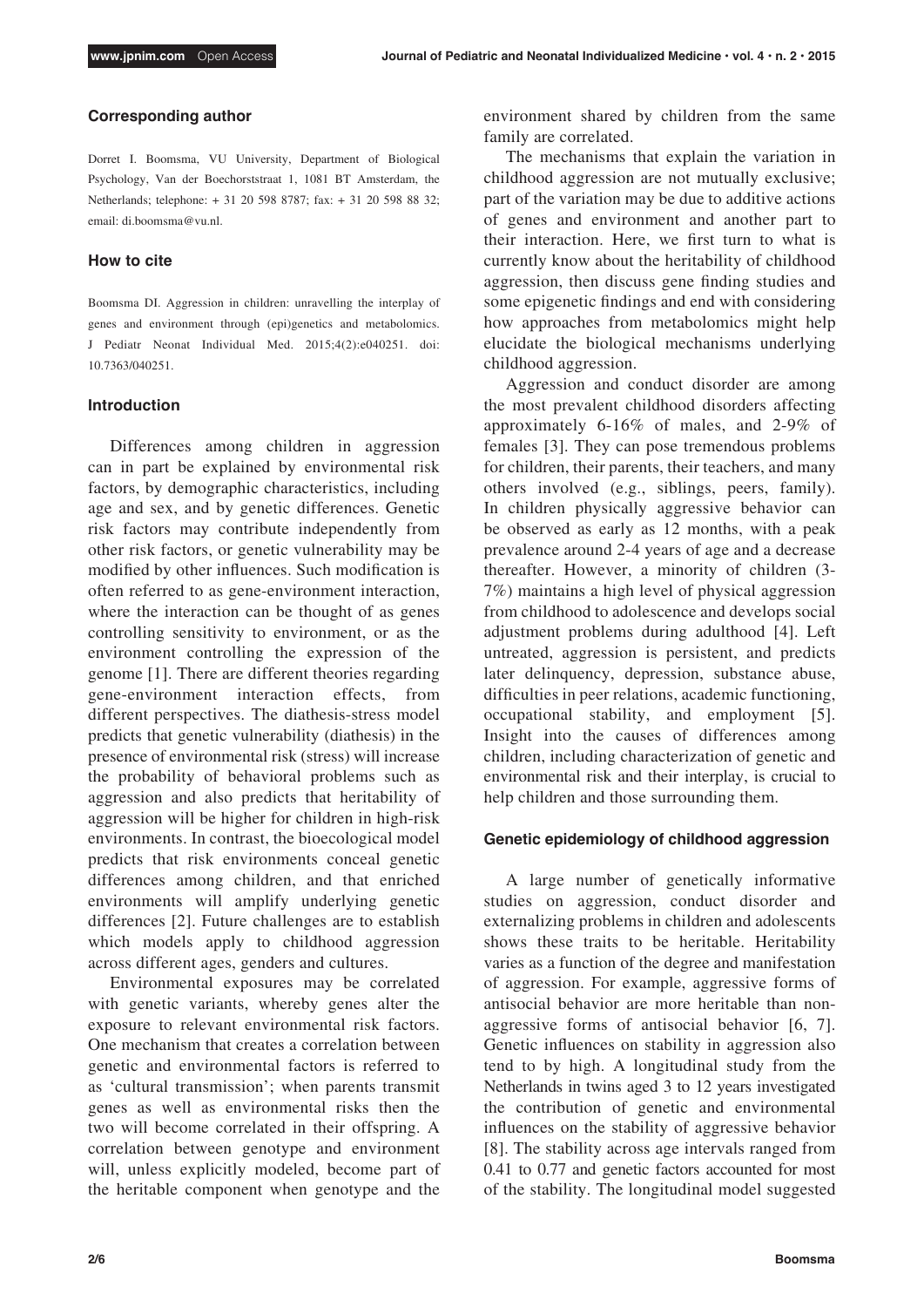a dynamic developmental process consisting of transmission of existing genetic effects coupled with new genetic influences. Environmental factors shared by children from the same family accounted for approximately 25% of phenotypic stability. One environmental factor, which is shared by twins and often also by siblings from the same mother, is maternal smoking during pregnancy [9].

Van Beijsterveldt et al. [8] identified some modification of genetic influences by age and sex. At younger ages (3 and 7) heritability for aggression was around 60% and about the same in boys and girls, but at ages 10 and 12 years, heritability was 67% for boys, and 50-55% in girls. In contrast, for girls shared environmental factors were more important than for boys at 10 and 12 years (29%; whereas the estimate in boys was 16 to 19%).

Turning to modification of heritability by environmental exposures, for externalizing problems in children, a weak association was found between attending formal child care and higher externalizing problems, especially when parental socio-economic status was low. Heritability was lower for formal child care and in lower socioeconomic conditions. In 7 year-olds, the difference in heritability between the formal child care group of low socio-economic status and the home care group of high socio-economic status was 30%. These findings supported a bioecological model in which heritability is lower in circumstances associated with more problem behavior [2]. Molenaar et al. [10] tested for genotype-byenvironment interaction on aggression in children using newer methods that do not require measuring the environment. Parental ratings of problem behavior from 14,755 twin pairs (5.3 years) indicated that environmental influences increased in children who were genetically more predisposed to aggression. First results such as these offer promise for a more comprehensive model of the etiology for childhood aggression.

# **Heritability estimates for childhood aggression from SNP data**

Estimates for heritability may be obtained from twin or adoption data, but also from unrelated children, if SNP data are available [11]. Genomewide single nucleotide polymorphisms (SNPs) can be used to create a measure of genetic similarity between all possible pairs of (unrelated) children and this measure can then be used to predict phenotype similarity between children. With such a prediction model, the SNP-based heritability for oppositional defiant disorder (ODD) in children was estimated at 28% [12]. For externalizing behavioral problems, estimates were 12% when based on maternal assessment and 44% when based on teacher ratings. For aggression, the SNPbased heritability was between 10% and 54% [13]. Heritability estimates based on SNP data are typically lower than those based on twin data, because twin-based heritability estimates tend to include all genetic effects.

## **Biomarkers from genetic association studies**

At the molecular level, association studies of candidate genes have focused on polymorphisms in genes involved in neurotransmission and hormonal regulation. Genes involved in serotonin and dopamine regulation have received the most attention, and polymorphisms in genes involved in serotonin and dopamine metabolism were indeed found to be significantly associated with aggression in humans and in animals such as monoamine oxidase A (*MAOA*), dopamine receptor 2 (*DRD2*) and the serotonin transporter (*5-HTT* or *SLC6A4*) genes [4, 14]. Zhangh-James and Faraone [15] examined all aggression phenotypes in the OMIM (Online Mendelian Inheritance in Man) Catalog and identified 95 disorders with aggressive symptoms in at least one individual with a welldefined genetic variant. In total, 86 causal genes were retrieved, with the most significantly enriched canonical pathways, previously implicated in aggression, providing strong evidence to support a causal role of serotonin and dopamine signaling pathways in the pathogenesis of aggression.

The first genome-wide association study of childhood aggression [14] identified one region on chromosome 2p12 at near genome-wide significance (top SNP rs11126630). In genebased analyses, the *AVPR1A* (arginine vasopressin receptor 1A) gene was significantly associated with aggression. It is possible that functional variation in the arginine vasopressin receptor is responsible for higher levels of aggressive behavior, as was shown in rodents [16]. Variation in *AVPR1A* is also of interest in human social behavior [17].

## **Biomarkers from epigenetics studies**

Epigenetic mechanisms including DNA methylation regulate gene expression throughout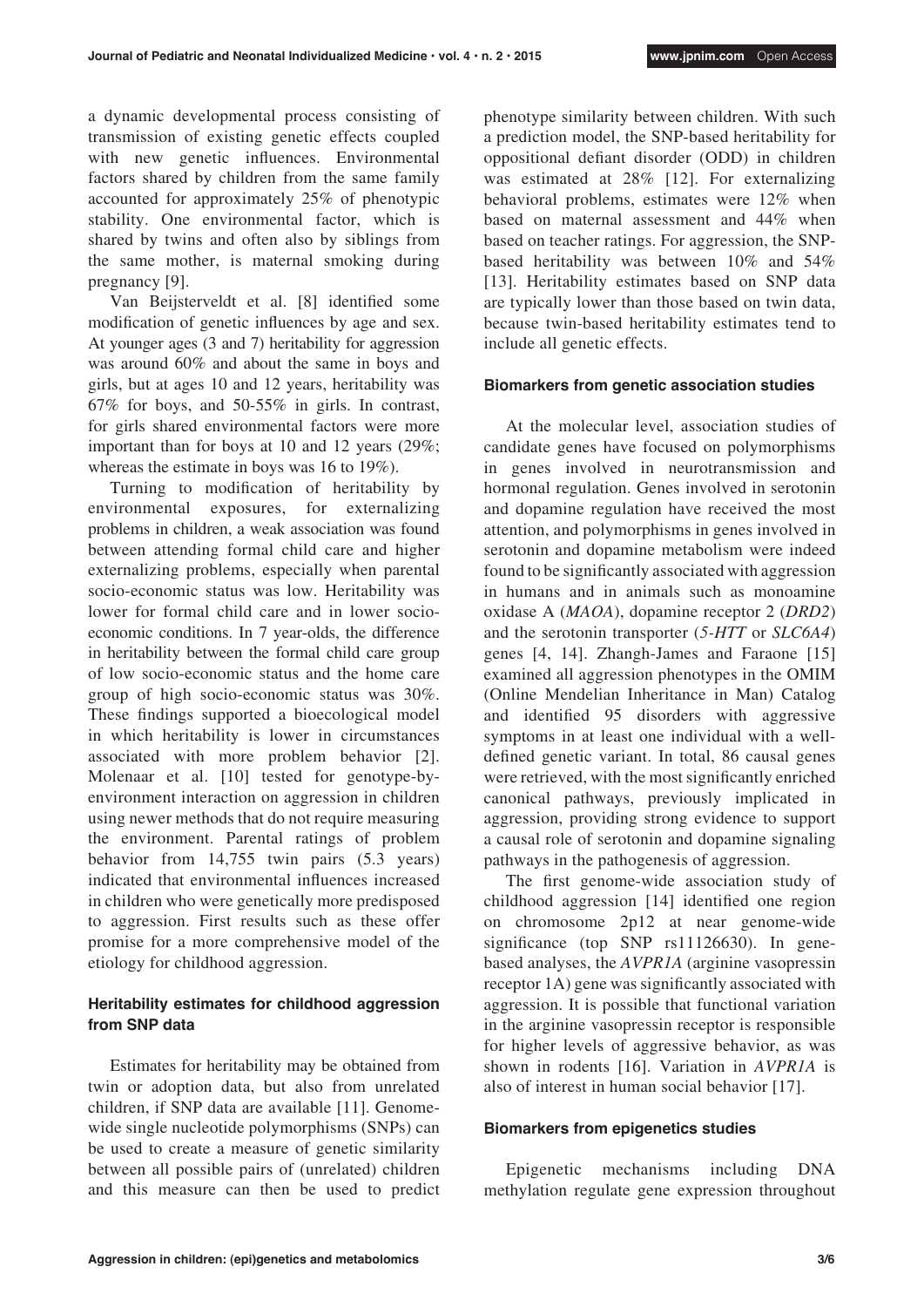development and may mediate genetic and environmental effects on complex traits such as aggression. In their review of the developmental origins in humans of physical aggression and early-life adversity, Provençal et al. [4] identified epigenetic alterations in genes regulating cytokines, the HPA axis and 5-HT as being of particular interest.

There are currently no epigenome-wide association studies (EWAS) of childhood aggression, but van Dongen et al. [18] carried out an EWAS in 2,029 adults to localize regions in the genome where DNA methylation level is associated with aggressive behavior. DNA methylation was measured in whole blood by the Illumina HM450k array and the association between aggressive behavior and DNA methylation level was tested at 411,169 autosomal sites. Gene ontology analysis, in which categories of genes rather than single methylation sites are tested, highlighted that genes involved in developmental and central nervous system processes were enriched among higher ranking genes from the EWAS. Higher ranking methylation sites also showed enrichment for DNase I Hypersensitive sites and promoter regions. The two top sites were near the *TRPS1* gene on chromosome 8 and near *PARD6G-AS1* on chromosome 18. Interestingly, the region on chromosome 8 harbors a suggestive SNP association for major depressive disorder and is also linked to a whole range of other complex traits based on genome-wide association studies (UCSC genome browser). In the same study, analyses of DNA methylation levels in 20 pairs of monozygotic twins highly *discordant* for aggression revealed top sites near *RAB39* (chromosome 11), *SIGLEC10* (chromosome 19) and *PREP* (chromosome 6). The latter gene codes for prolylendopeptidase; a proteinase that cleaves small neuropeptides and peptide hormones, such as angiotensin, thyrotropin releasing hormone, gonadotropin releasing hormone, neurotensin, vasopressin and oxytocin.

These findings suggest that DNA methylation in peripheral tissues such as blood is likely to be associated with aggressive behavior and may lead to new biomarker discovery.

## **Biomarkers and metabolomics**

Metabolomics may have a significant impact on understanding the complex biological processes involved in childhood aggression. By identifying biomarkers of aggression based on metabolomics in urine, it should be possible to unravel processes and pathways leading to physical and other forms of childhood aggression. If metabolomic markers in urine can be used as biomarkers in clinical practice, they may improve subtyping of aggression and aid preventative and therapeutic strategies. Urine is an easily accessible tissue in children and metabolomics in urine has great potential to identify new translational biomarkers for childhood aggression. The metabolome can be affected by genotype and by environmental factors and represents a critical component that includes an individual's reaction to environmental changes. Understanding the metabolic phenotype can provide essential insights in an individual's current physiological status that could ultimately be used for predicting his or her outcome. Such 'biomarker in urine' approaches for children would improve translation to clinical practice, as stable individual biomarkers of clinical utility that are relatively easy to use are currently hardly available. Hagenbeek et al. [19] have reviewed the current knowledge on biochemical biomarkers for aggression. They identify candidate biomarkers shared across the aggression subclasses identified by different systems, and putative biomarkers unique to a particular subtype of a particular system and argue that a better understanding of aggression and its subtypes will benefit from a more holistic approach to the study of aggression biochemistry as provided by metabolomics.

## **Conclusions**

Childhood aggression does not occur in isolation. In addition to a need to understand the heritability differences between subclasses of aggression, their interaction with environment, and to discover subclass-specific biomarkers, we also need to understand the comorbidity of pediatric aggression with other disorders. **Tab. 1** summarizes for girls and boys, ages 3 and 7, the correlations of aggression with overactive behavior and attention problems, with rule breaking, with anxious/depression, and with thought, sleep and social problems. The correlations speak to high comorbidity of childhood aggression with other disorders, and aggression thus is a phenotype that needs to be studied for multiple reasons. For example, Bartels et al. [20] looked at the comorbidity of aggression and rule breaking behavior and found that 80% of the shared variance could be explained by genetic pleiotropy, i.e. co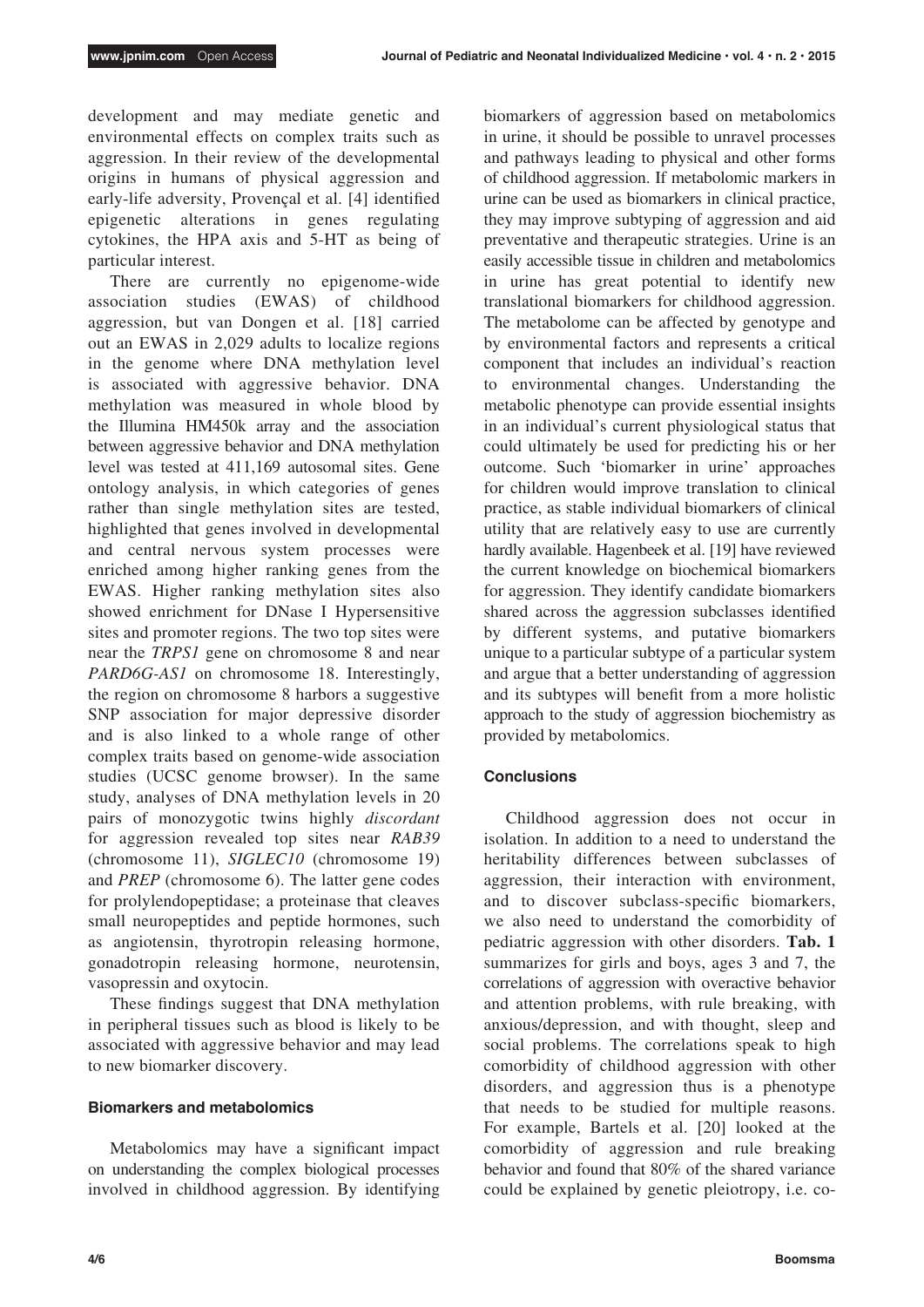**Table 1.** Correlations between aggression and other childhood emotional and behavioral problems. Behavior of the children was rated by mothers and fathers at ages 3 and 7 years in twins from the Netherlands Twin Register. Correlations are presented separately for boys and girls. Behavioral problems were assessed by the Child Behavior Check List.

| AGE <sub>3</sub> | <b>BOYS</b> |            | <b>GIRLS</b> |            | AGE <sub>7</sub> | <b>BOYS</b> |            | <b>GIRLS</b> |            |
|------------------|-------------|------------|--------------|------------|------------------|-------------|------------|--------------|------------|
|                  | <b>MOM</b>  | <b>DAD</b> | <b>MOM</b>   | <b>DAD</b> |                  | <b>MOM</b>  | <b>DAD</b> | <b>MOM</b>   | <b>DAD</b> |
| Oppositional     | .644        | .635       | .625         | .622       | Rule breaking    | .678        | .661       | .660         | .622       |
| Withdrawn        | .401        | .383       | .356         | .383       | Withdrawn        | .426        | .437       | .453         | .479       |
| <b>Anxious</b>   | .266        | .280       | .250         | .276       | Anxious/dep      | .508        | .508       | .522         | .524       |
| Overactive       | .537        | .519       | .502         | .492       | <b>Attention</b> | .599        | .613       | .584         | .588       |
| <b>Somatic</b>   | .162        | .158       | .181         | .179       | <b>Somatic</b>   | .247        | .263       | .297         | .285       |
| Sleep            | .302        | .295       | .303         | .304       | <b>Social</b>    | .517        | .499       | .507         | .495       |
|                  |             |            |              |            | <b>Thought</b>   | .370        | .348       | .365         | .324       |

The number of observations for maternal ratings is 17,246-17,559 at age 3 and 11,106-11,094 for age 7; the number of paternal ratings is 11,646-11,971 at age 3 and 7,869-7,986 for age 7.

occurrence of these traits is mainly caused by a common set of genes.

To gain a better understanding of the variation in childhood aggression, and to address the needs of patients, the ACTION consortium (**A**ggression in **C**hildren: Unravelling gene-environment interplay to inform **T**reatment and **I**nterventi**ON**  strategies) was established. Twelve partners from the Scandinavian countries (Finland and Sweden), the UK, the Netherlands, and Italy together with scientists from the USA and Australia aim to collaborate to solve questions and problems indicated by clinicians, social workers and others working with children with aggression. First, the ACTION research program will provide an inventory of such questions and problems. After discovery of putative biomarkers in population samples, these findings will be validated in clinical cohorts and the results of the ACTION consortium will provide the basis for an overarching model that integrates the multilevel empirical findings into a comprehensive framework of aggression and its risk indicators. Based on this framework, ACTION aims to develop profiles of risk assessment together with guidelines to improve decision-making on the development and implementation of preventative and treatment strategies, addressing the critical needs and problems identified by those working with aggressive children.

#### **Acknowledgements**

This work was supported by ACTION. ACTION receives funding from the European Union Seventh Framework Program (*FP7/2007-2013*) under grant agreement no. 602768 and the Royal Netherlands Academy of Science Professor Award (PAH/6635) to DIB.

### **Declaration of interest**

The Authors declare that there is no conflict of interest.

### **References**

- 1. Kendler KS, Eaves, LJ. Models for the joint effect of genotype and environment on liability to psychiatric illness. Am J Psychiatry. 1986;143:279-89.
- 2. Middeldorp CM, Lamb DJ, Vink JM, Bartels M, van Beijsterveldt CE, Boomsma DI. Child care, socio-economic status and problem behavior: a study of gene-environment interaction in young Dutch twins. Behav Genet. 2014;44(4):314-2.
- 3. Dick DM, Aliev F, Krueger RF, Edwards A, Agrawal A, Lynskey M, Lin P, Schuckit M, Hesselbrock V, Nurnberger J, Almasy L, Porjesz B, Edenberg HJ, Bucholz K, Kramer J, Kuperman S, Bierut L. Genome-wide association study of conduct disorder symptomatology. Mol Psychiatry. 2011;16: 800-8.
- 4. Provençal N, Booij L, Tremblay RE. The developmental origins of chronic physical aggression: biological pathways triggered by early life adversity. J Exp Biol. 2015;218(Pt 1):123-33.
- 5. Fergusson DM, Horwood LJ, Ridder E. Show me the child at seven: The consequences of conduct problems in childhood for psychosocial functioning in adulthood. J Child Psychol Psychiatry. 2005;46:837-49.
- Rhee SH, Waldman ID. Genetic and environmental influences on antisocial behavior: A meta-analysis of twin and adoption studies. Psychol Bull. 2002;128:490-529.
- 7. Ligthart L, Bartels M, Hoekstra RA, Hudziak JJ, Boomsma DI. Genetic contributions to subtypes of aggression. Twin Res Hum Genet. 2005;8(5):483-91.
- 8. van Beijsterveldt CE, Bartels M, Hudziak JJ, Boomsma DI. Causes of stability of aggression from early childhood to adolescence: a longitudinal genetic analysis in Dutch twins. Behav Genet. 2003;33(5):591-605.